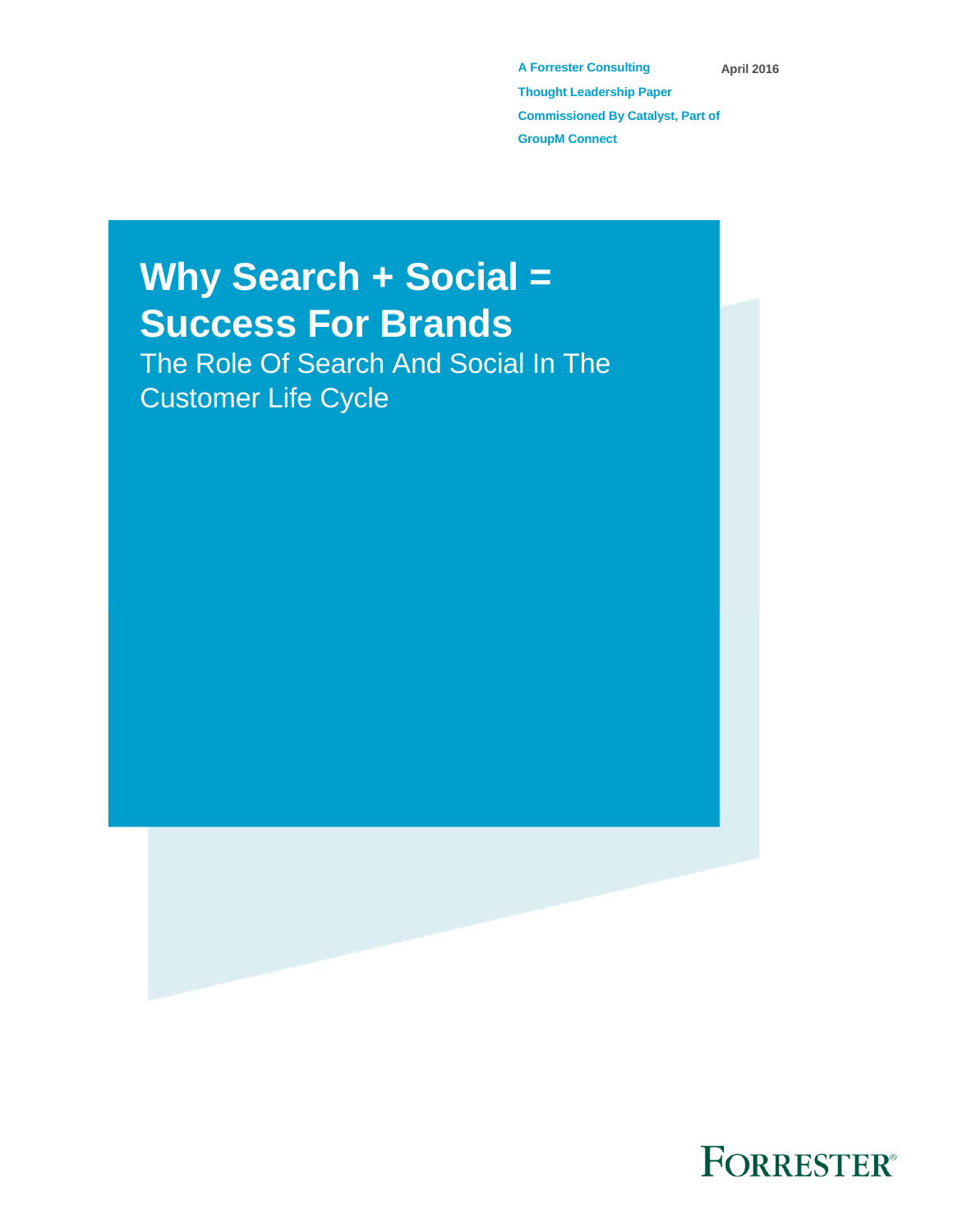## **Table Of Contents**

| <b>Executive Summary: Customers Rely On Search And Social Channels To</b> |
|---------------------------------------------------------------------------|
|                                                                           |
| Search Is A Primary Tool For Customers Through Their Life Cycle2          |
| Social Doesn't Match Search For Volume, But It Drives Increased Value. 4  |
|                                                                           |
|                                                                           |
|                                                                           |
|                                                                           |
|                                                                           |

### **ABOUT FORRESTER CONSULTING**

Forrester Consulting provides independent and objective research-based consulting to help leaders succeed in their organizations. Ranging in scope from a short strategy session to custom projects, Forrester's Consulting services connect you directly with research analysts who apply expert insight to your specific business challenges. For more information, visit forrester.com/consulting.

© 2016, Forrester Research, Inc. All rights reserved. Unauthorized reproduction is strictly prohibited. Information is based on best available resources. Opinions reflect judgment at the time and are subject to change. Forrester®, Technographics®, Forrester Wave, RoleView, TechRadar, and Total Economic Impact are trademarks of Forrester Research, Inc. All other trademarks are the property of their respective companies. For additional information, go to www.forrester.com. [1-TTSD6M]

# **FORRESTER®**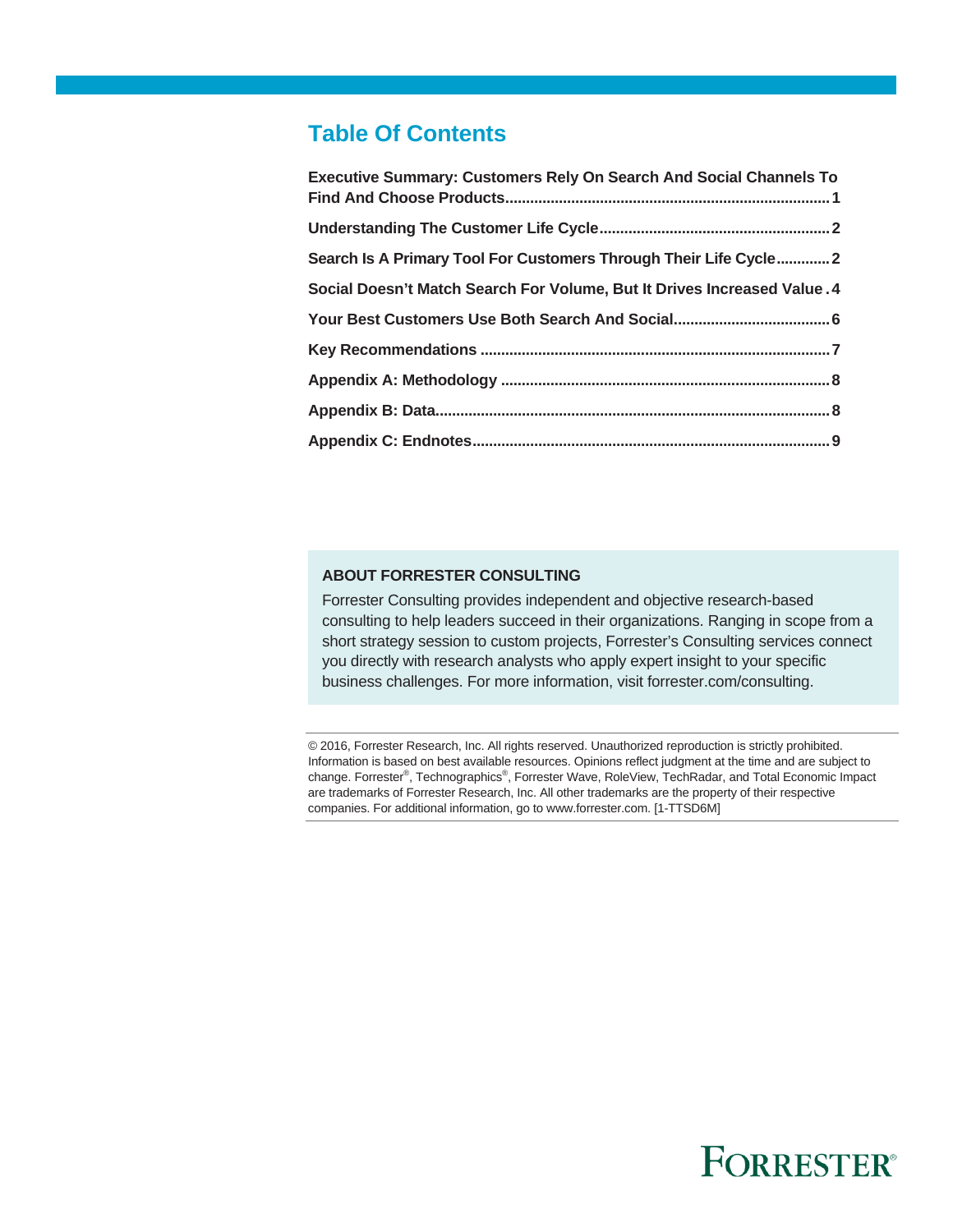## **Executive Summary: Customers Rely On Search And Social Channels To Find And Choose Products**

Brands are waking up to a world in which their customers have access to more information, across more channels, and have more control in their relationships with brands than ever before. In this world, it's more complex than ever for brands to choose the right channels to drive discovery, exploration, and post-purchase engagement.

In April 2016, Catalyst, part of GroupM Connect, commissioned Forrester Consulting to evaluate how online consumers use search, social media, and other marketing touchpoints throughout their customer journey. Forrester tested the hypothesis that search and social are crucial components of the customer life cycle and, furthermore, play a complementary role with one another in driving customer awareness, consideration, purchase, and ongoing engagement.

To test this hypothesis, Forrester Consulting conducted an online survey of 999 consumers who had used online channels to shop (defined as researching, purchasing, or discussing a product) in the past three months. The study included purchases across several verticals including consumer packaged goods (CPG), automotive, entertainment, consumer electronics, telecommunications, and financial services.

#### **KEY FINDINGS**

This study yielded four key findings:

- **› Search and social play an important role for customers throughout the customer life cycle.** People turn to both search and social channels throughout the stages of their journey – with over 90% of customers report they use search at every stage of their customer lifecycle, and over 85% of customers saying they use social channels for discovery and consideration or purchase.
- **› Search is king for trust, volume.** Search consistently dominates the rankings of tools customers turn to for reach, depth, and relationship. Customers trust their search results as well – with 72% saying search results are trustworthy – the highest rating for any digital channel.
- **› Social drives deeper engagement.** While social doesn't match search's volume, it provides impactful, trusted

information to customers while they are engaged in shopping behavior. This study showed that while friends' brand-oriented social activities impacts customers' purchases, 43% of customers were influenced by a company's social post when shopping, and 30% report they were influenced by paid social ads.

**› Customers who use search and social together are high value targets for marketers.** These customers are relatively high-spending online consumers - with 50% saying they've spent more than \$250 online in the past three months, and they are 9% more likely to act as brand advocates than overall consumers. Overall consumers are defined as those who have used any online channel to shop in the past three months.



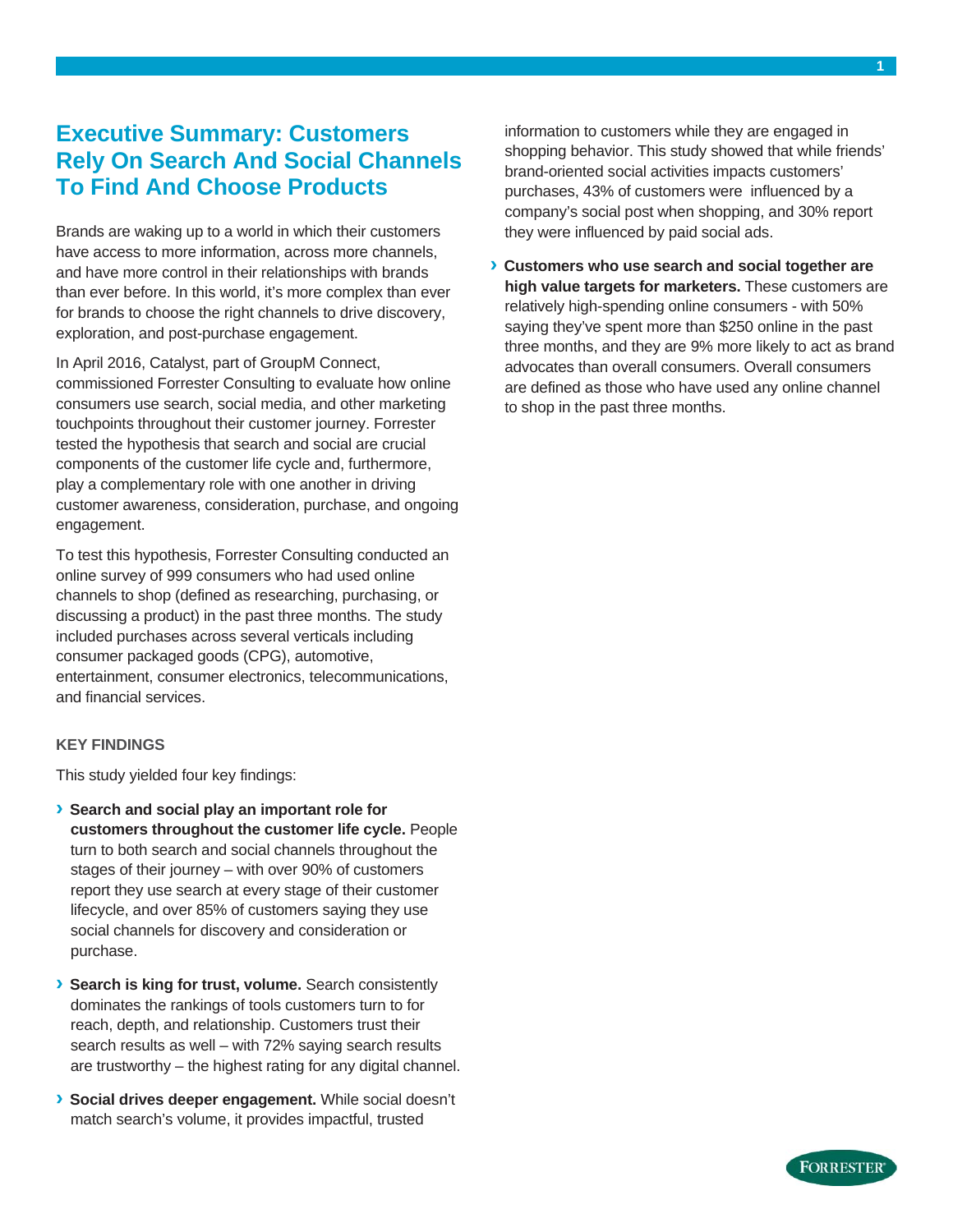## **Understanding The Customer Life Cycle**

To help brands adapt to the shifting customer landscape, Forrester introduced the customer life cycle in 2010, defined as: "*The enterprise's view of the phases a customer passes through in the course of an ongoing relationship with a company.*" <sup>1</sup> Forrester calls on brands to focus on programs that address their customers' reasons for interacting with them through different channels in the different stages of the customer life cycle (see Figure 1).

#### **FIGURE 1**

**Effective Marketing Programs Must Support The Customer Life Cycle** 



Source: Forrester Research, Inc.

- **› Reach channels support discovery.** Brands use reach channels to convey a compelling brand promise, paint an appealing brand image, and encourage audiences to learn more about their offerings.
- **› Depth channels support exploration and purchase.** If the reach component of a campaign is successful, customers will then explore your products and services using channels that offer them greater depth of information.
- **› Relationship channels support engagement.** Customers use relationship channels to engage with brands to get more from the products and services they have purchased; share their experiences with other customers; and, as a result, build a stronger emotional bond with the brand.

This study examined the role that search and social channels play in the customer life cycle, and it found that they were important channels for customers to discover, choose, and interact with brands.

## **Search channels in this study included:**

- **Searches conducted using search engines**
- **Searches conducted on retailer sites**
- **Searches conducted on social media sites**

**Social channels in this study included:** 

- **Major consumer-focused social platforms**
- **Video sharing sites**
- **Blogs created by companies or other people**
- **Customer review sites and communities**

## **Search Is A Primary Tool For Customers Through Their Life Cycle**

This study found that customers turn to search channels as one of their top sources of information at all stages of their customer life cycle (see Figure 2). In fact, more than 90% of consumers in our study say they use one of the search channels offered (mostly general Internet searches, but also searches on retailer sites or social platforms) when discovering, exploring, and engaging.

## **SEARCH IS AN EFFECTIVE WAY FOR BRANDS TO REACH MOST CUSTOMERS**

Search is a significant way study participants discover or find out about new products or services, with 95% reporting they turned to search in this stage of their life cycle. In comparison, only 50% indicate they discovered a recent product via TV advertising.

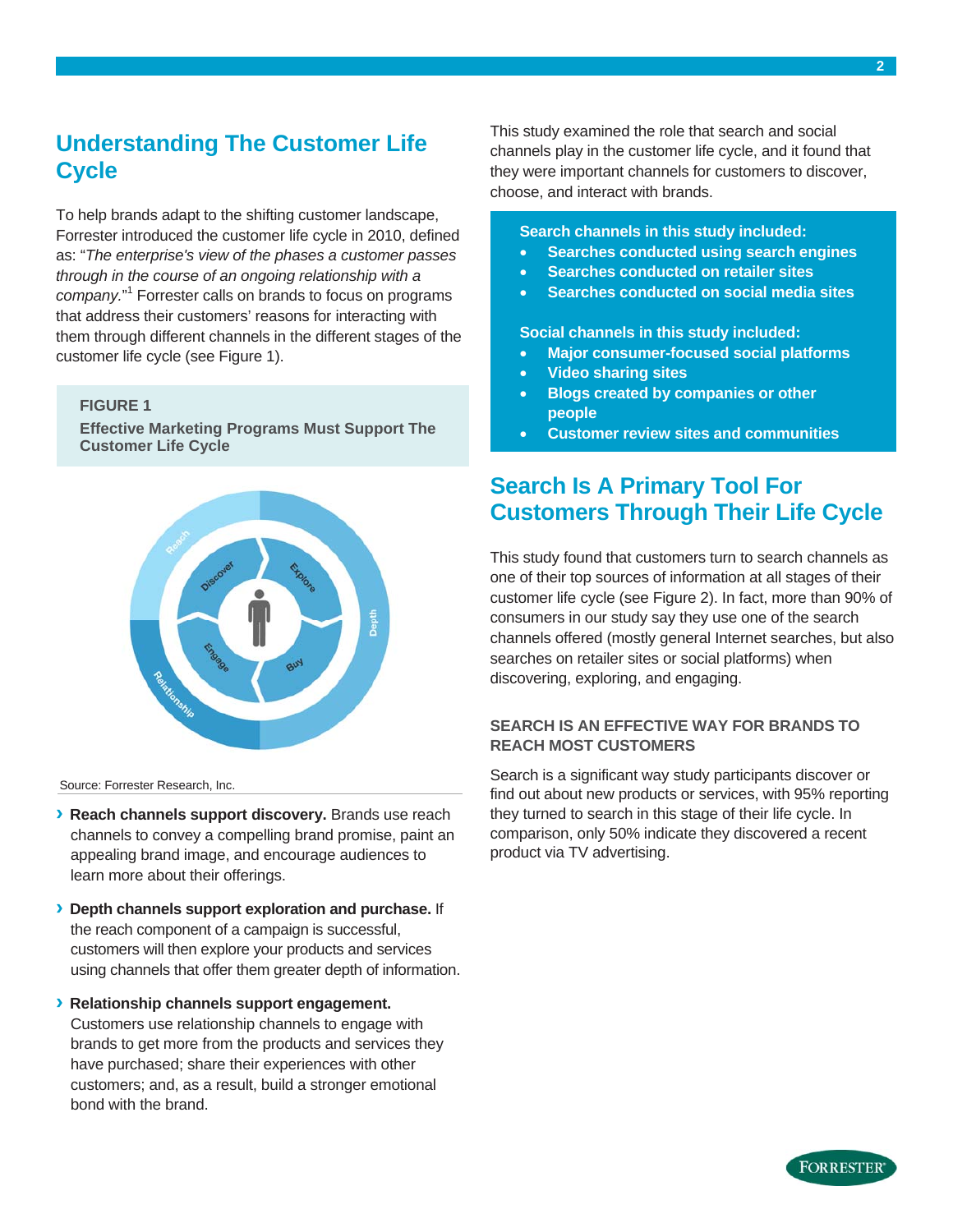### **"Which of the following ways do you typically discover or find out about new products, brands, or services (reach)/research brands, products, or services (depth)/keep in touch with brands (relationship)?"**



Base: 999 consumers in the United States

Source: A commissioned study conducted by Forrester Consulting on behalf of Catalyst, Part of GroupM Connect, January 2016

Furthermore, the study showed that customers think the discovery information from search to be highly impactful. Eighty-five percent of study participants report that the information derived from using search engines for discovery purposes would be likely or very likely to lead them to seek more information on the particular product, brand, or service, and 80% report that search results on retailers' websites would do the same.

#### **SEARCH IS A MAJOR GATEWAY BETWEEN CUSTOMERS AND BRANDS' DEPTH CONTENT**

Search is shown to be a main way customers access the deeper product information they need to make informed decisions about what products they want to buy. The study found that 94% of survey respondents use search during this stage of their life cycle.

However, it's important to bear in mind that the content that drives depth — such as detailed product information, pricing, and demonstrations — is not what the actual search results provide. Instead, search acts as a launchpad for customers who are ultimately seeking deeper information on products and services; this information is often delivered on brand sites and at retail locations. Indeed, this study found that 74% of respondents who used search for the depth stage do so because they wanted to find more information

on product or service features or compare similar products with one another.

Search plays such a powerful role for the customers in this study partly because of how much these customers trust the information they get from searches. Seventy-two percent of survey respondents who used search on retail sites during their depth stages report they trust the results of their search queries — trailing only visits to a physical store location (80%) and speaking with people they know (86%).

### **SEARCH IS AN EFFECTIVE CHANNEL FOR BRANDS LOOKING TO BUILD CUSTOMER RELATIONSHIPS**

Finally, search continues to play a strong role for customers looking to engage post-purchase with the brands they want to buy from. Ninety-three percent of customers report they use search to keep in touch with brands post-purchase and searches on search engines (51%) trail only the brands' website (64%) among individual channels that customers turn to in the relationship stage.

These customers see search as a valuable tool to help them keep in touch. Eighty-four percent of customers said that searches conducted on retailer sites are valuable or very valuable for them when engaging in relationship activities, and 81% said the same of searches conducted on

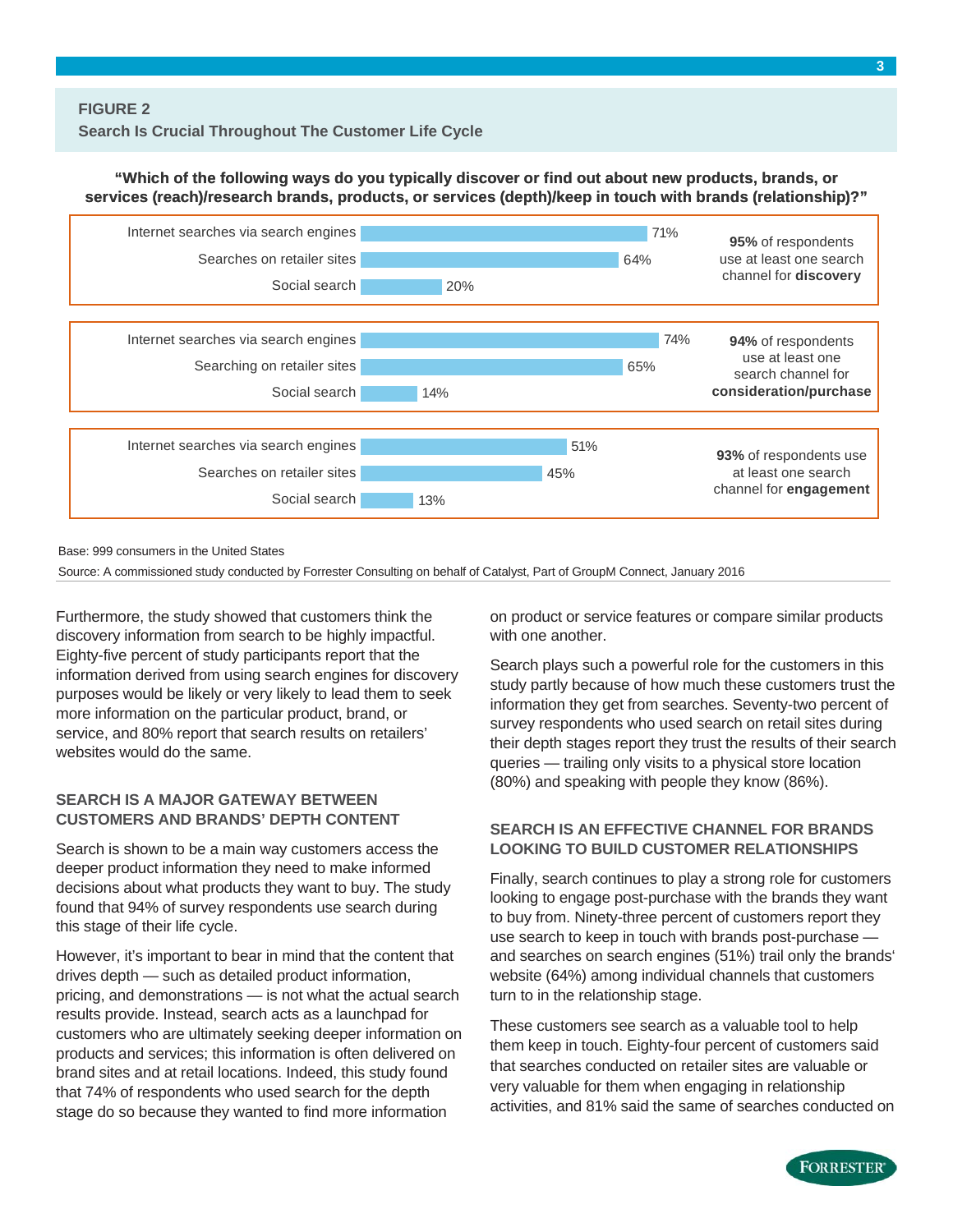**"Which of the following ways do you typically discover or find out about new products, brands, or services (reach)/research brands, products, or services (depth)/keep in touch with brands (relationship)?"** (Shows top four social selections) **EXECUTE:** Which of the following ways do you typically discover or find out about new products, brands, or<br>vices (reach)/research brands, products, or services (depth)/keep in touch with brands (relationship)?"<br>(Shows top



Base: 999 consumers in the United States

Source: A commissioned study conducted by Forrester Consulting on behalf of Catalyst, Part of GroupM Connect, January 2016

search engines. Seventy-eight percent report they turn to search in order to find more information about how other customers were using the product or service they had purchased, indicating that search again is playing a gatekeeper role, specifically for content centered on fostering or maintaining brand relationships, including reviews and product discussions.

## **Social Doesn't Match Search For Volume, But It Drives Increased Value**

Social channels and activities make up a part of the marketing mix for almost all brands, yet companies struggle to effectively integrate social into their marketing mix. $2$  This study found that social channels hold up well in terms of customer interactions through the stages of the customer life cycle (see Figure 3), but the impact of social channels lies more in the quality of interactions brands can expect than the quantity.

## **SOCIAL REACH TACTICS DRIVE PRODUCT AWARENESS**

Social media channels play a strong role helping customers become aware of products or services, with 87% saying they turned to one of the brand-managed social media tactics in this stage of their life cycle. This number does not

include general word of mouth, such as speaking with friends, family, or colleagues — which 61% of our respondents said played a role in their product discovery.

Leading the list of individual social media channels in the reach stage are online customer review sites (32%) and personal social networking sites (29%), which both individually outperform other marketing vehicles, including mailed advertising (28%), entering physical store locations (27%), and general online advertising (27%).

It's also important to note that social content plays a role in the power of search discussed in the prior section, with search engine algorithms favoring sites that have social content as part of their offering.

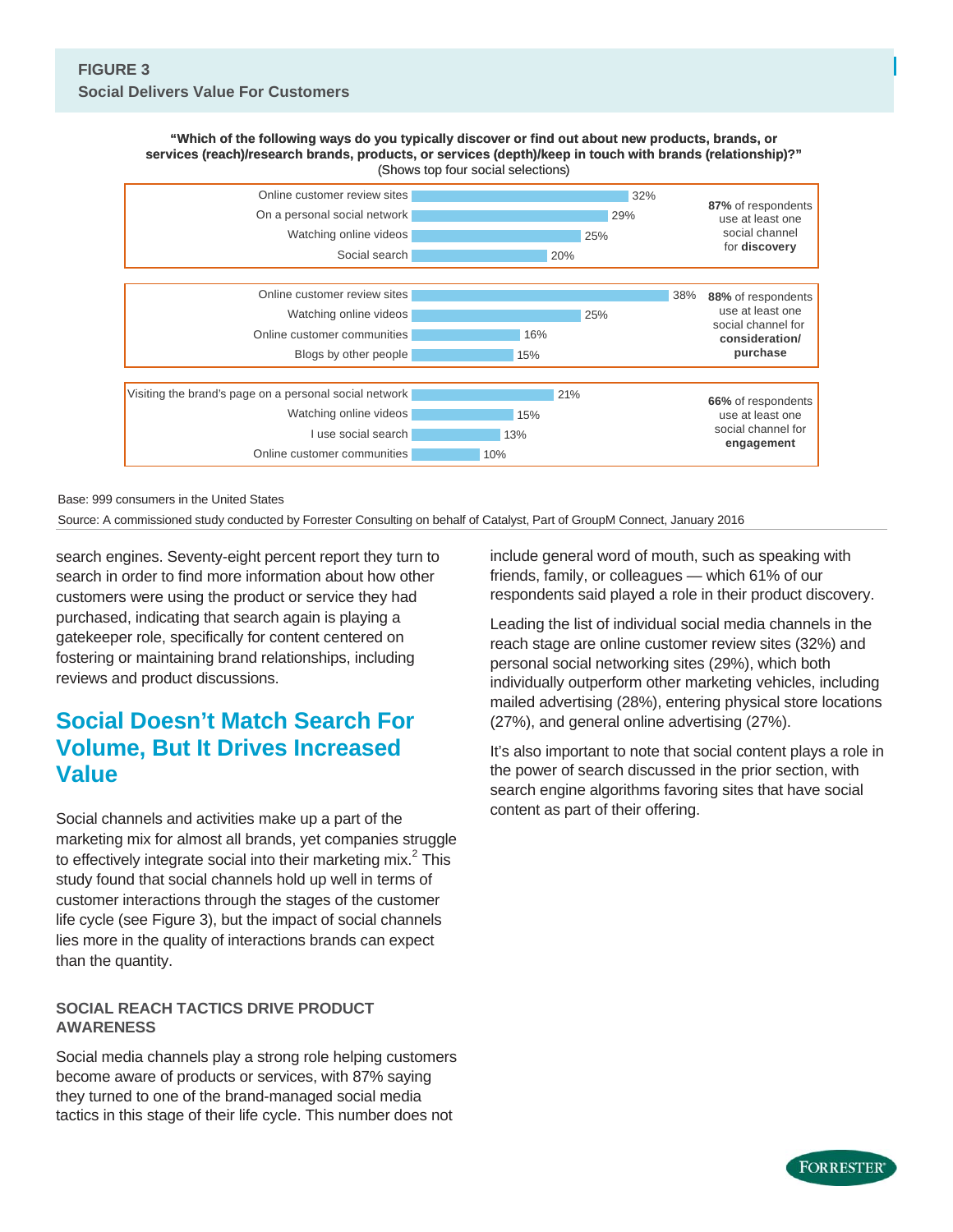#### **"You indicated that you used social media recently to discover or find out about a recent product or service purchase. Which of the following statements describe how you came to use this source?"** (Select all that apply)



Base: 670 consumers in the United States

Source: A commissioned study conducted by Forrester Consulting on behalf of Catalyst, Part of GroupM Connect, January 2016

This study found that the main driver of awareness for customers in social media was the activity of their social connections (see Figure 4). Eighty-one percent of customers who credit social media for making them aware of a recent purchase report it was either the passive action of seeing a friend's post (52%) or actively asking their connections (27%) about a product or service they are interested in.

That said, companies' own activities also help to drive awareness. Over half of customers who use social media to become aware of a product or service do so through a company's post (43%) or a sponsored post from a company (14%), and 30% report that ads on social media sites were responsible for their discovery of a recent purchase.

#### **SOCIAL DEPTH TACTICS HELP CUSTOMERS MAKE INFORMED PURCHASES**

Eighty-eight percent of customers report that in the depth stage of their life cycle, they used at least one branded social channel to get more information on products or services they were considering. Customer review sites were the top social media channel, and 38% of respondents report they typically use them to research brands, products, or services they're interested in buying, matching the number who relied on visiting an offline store for depth products.

Furthermore, the information customers gathered on consumer review sites drove trust. Seventy-one percent of customers in the study who accessed online customer review sites for product information considered that information to be trustworthy or very trustworthy, compared with 64% of customers who got the information by visiting an online store, 69% who did so via search engines, and 60% of customers who visited the brand's or manufacturer's website.

Additionally, customers who use social channels when shopping are likely to be among a company's best customers. Fifty-two percent of social users said they spent more than \$250 online in the past three months, compared with 45% of total respondents. And 73% of social users said they would pay more for a product or service from a brand they like, and 76% said they often tell friends and family about products that interest them.

#### **SOCIAL RELATIONSHIP CHANNELS ATTRACT FEWER CUSTOMERS BUT BUILD STRONG ENGAGEMENT**

The study showed a drop-off in terms of customers utilizing social channels for relationship purposes, with 66% saying they used at least one of the social channels available for this stage. Forrester's previous research shows customers typically favor relationship channels like email, postal mail, and loyalty programs in this stage.<sup>3</sup> What's important for brands to bear in mind here is that the customers who take the time to connect with you through social channels are either currently your best customers or want to be.

When brands get the chance to engage with customers through social media channels, their efforts often pay off.

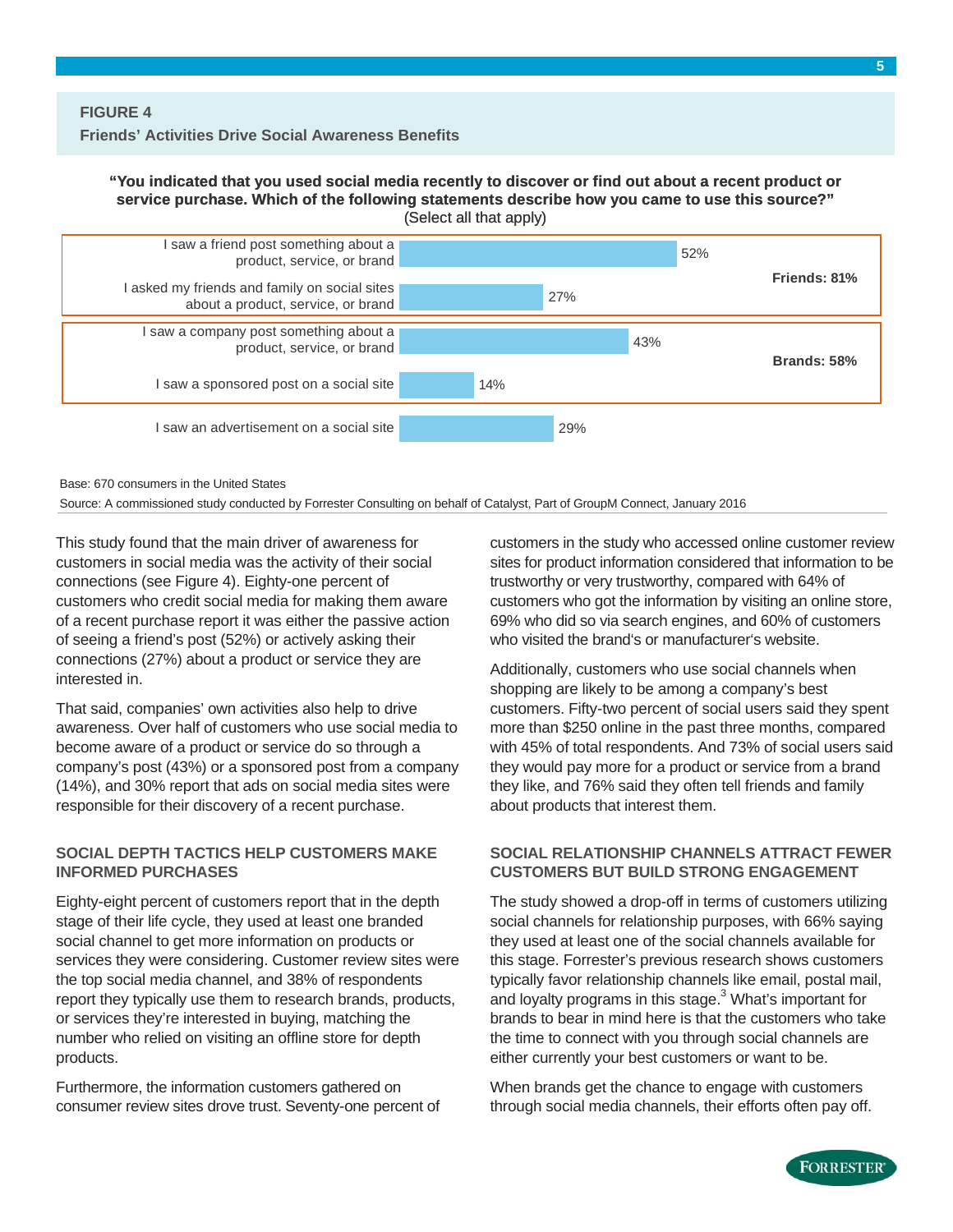Over 70% of customers in this study indicated that several social channels, including customer communities, blogs authored by other customers, and information on productsharing networks, provided information that was either valuable or very valuable to them.

Forrester's research has shown that brands should deploy social channels to help existing customers stay connected to the latest product offerings, share the benefits of their purchases, provide discounts for future repeat purchases, and let them express affinity for products that have delighted them.

## **Your Best Customers Use Both Search And Social**

This report has outlined the way in which search acts as a lead-in to content that customers use to find, consider, and follow up on the purchases they make. We also looked at customers who said they had used both search and social channels within their customer life cycles in the past three months. We found that over half who had used one channel ultimately used a mix of both to inform their shopping behavior (see Figure 5).

#### **FIGURE 5**

**Over Half Of Customers Using Search Or Social Have Used Both** 

**"You indicated you used either search or social media to influence a purchase decision in the past three months. Have you used both search and social media to influence a single purchase decision?"**



Base: 932 consumers in the United States

Source: A commissioned study conducted by Forrester Consulting on behalf of Catalyst, Part of GroupM Connect, January 2016

The respondents in this study who said they combined search and social in their shopping behaviors are valuable customers who reward the brands they like both by opening their pocketbooks and actively promoting their favorite

brands. Half of these customers have spent more than \$250 online in the past three months, compared with only 40% of those who said they hadn't used both channels. Furthermore, they are more likely than overall consumers to both promote brands and seek recommendations from friends and family, acting as important social vectors of product discussions and positive sentiment (see Figure 6).

#### **FIGURE 6**

**Search And Social Customers Are Valuable Sources Of Product Sentiment** 

#### **"Please indicate how strongly you agree with the following statements."** (Shows "agree" and "strongly agree")



Base: 932 consumers in the United States

Source: A commissioned study conducted by Forrester Consulting on behalf of Catalyst, Part of GroupM Connect, January 2016

Ultimately, search and social channels are key ways customers relate to the products and services in their lives, and they should be considered an important part of the marketer's channel mix. Customers actively use search to help efficiently access the information they need to make informed purchase decisions and interact with social content — both passively (in terms of ads and other content placed on their social media feeds) and actively (in terms of specifically requesting information or initiating conversations). Search lets them access impactful information that guides their own purchases, as well as the purchases of those in their social circles.



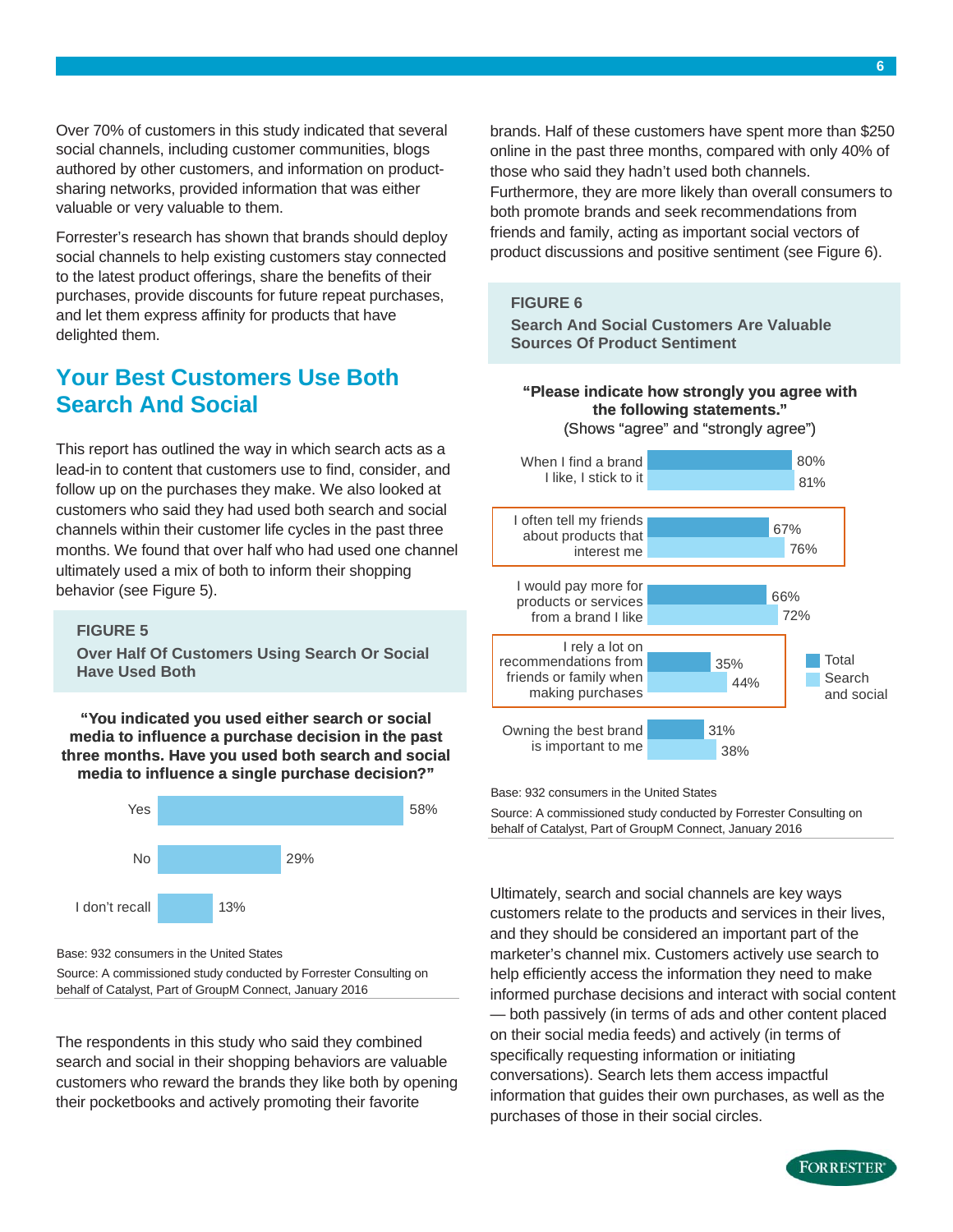## **Key Recommendations**

The study yielded the following important recommendations:

- **› Use search when you need to drive volume.** Our study clearly demonstrated that customers looking for product information online turn to search with extremely high frequency to get started. Whether brands are looking to drive awareness of a product, demonstrate the particular strengths or benefits of their products, or provide channels for ongoing engagement, they should understand that while search won't be the ultimate destination, it will more likely than not be the point of departure their customers use to arrive at the information they need.
- **› Use social when you need to drive value.** Social channels including customer review sites, blogs, and more — provide customers with impactful, trusted, and valuable information to help guide their product decisions. Our study showed that social content is an effective way brands relay information to their most valuable and engaged customers, who in turn reward brands that delight them with more purchases and more purchase loyalty, and by spreading the word on their favorite brands to other members of their social circles.
- **› Combine search and social strategies for the greatest impact.** With 58% of customers in this study saying they used social and search together, strategies that account for both channels present a strong opportunity for brands to drive value for customers throughout their life cycle. Social is also an important aspect of how well organic search performs. By understanding that customers will respond to social content while they are searching for information on your company and its products or services, you can reward your high-value customers by delivering the right content in the right context in these customers' moment of need.

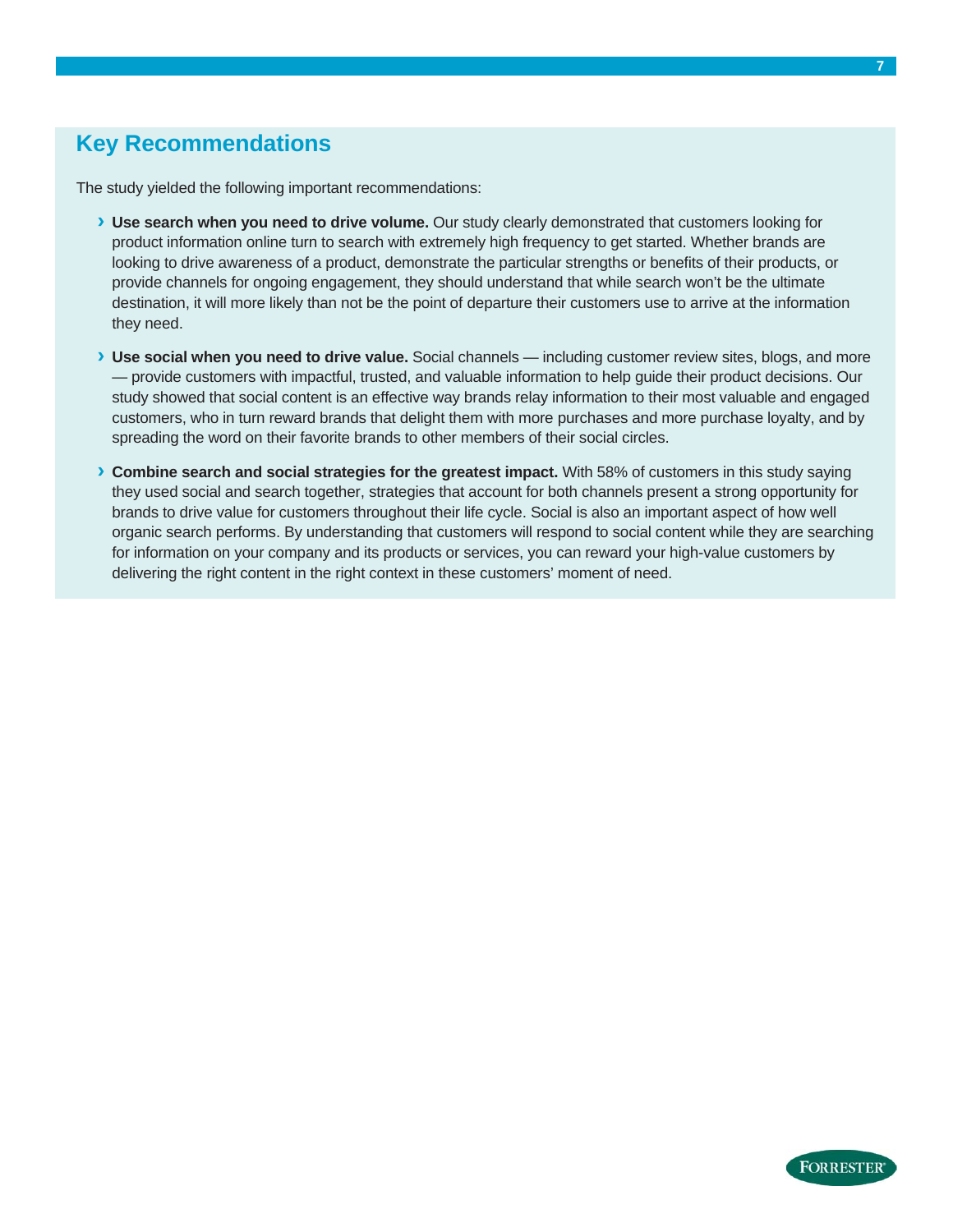# **Appendix A: Methodology**

In this study, Forrester conducted an online survey of 999 online consumers in the United States to evaluate the role of search and social media channels in these customers' life cycle. Survey participants included online consumers who had shopped (defined as researching, purchasing, or discussing a product) online in the past three months. Questions provided to the participants asked about their use of various marketing touchpoints through their customer life cycle, with a specific focus on motivations and behaviors for using search and social media channels. Respondents were offered a small incentive as a thank you for time spent on the survey. The study began in March 2015 and was completed in April 2016.

# **Appendix B: Data**

## **FIGURE 7 Customer Shopping Behavior By Vertical**





#### Base: 999 consumers in the United States

Source: A commissioned study conducted by Forrester Consulting on behalf of Catalyst, Part of GroupM Connect, January 2015